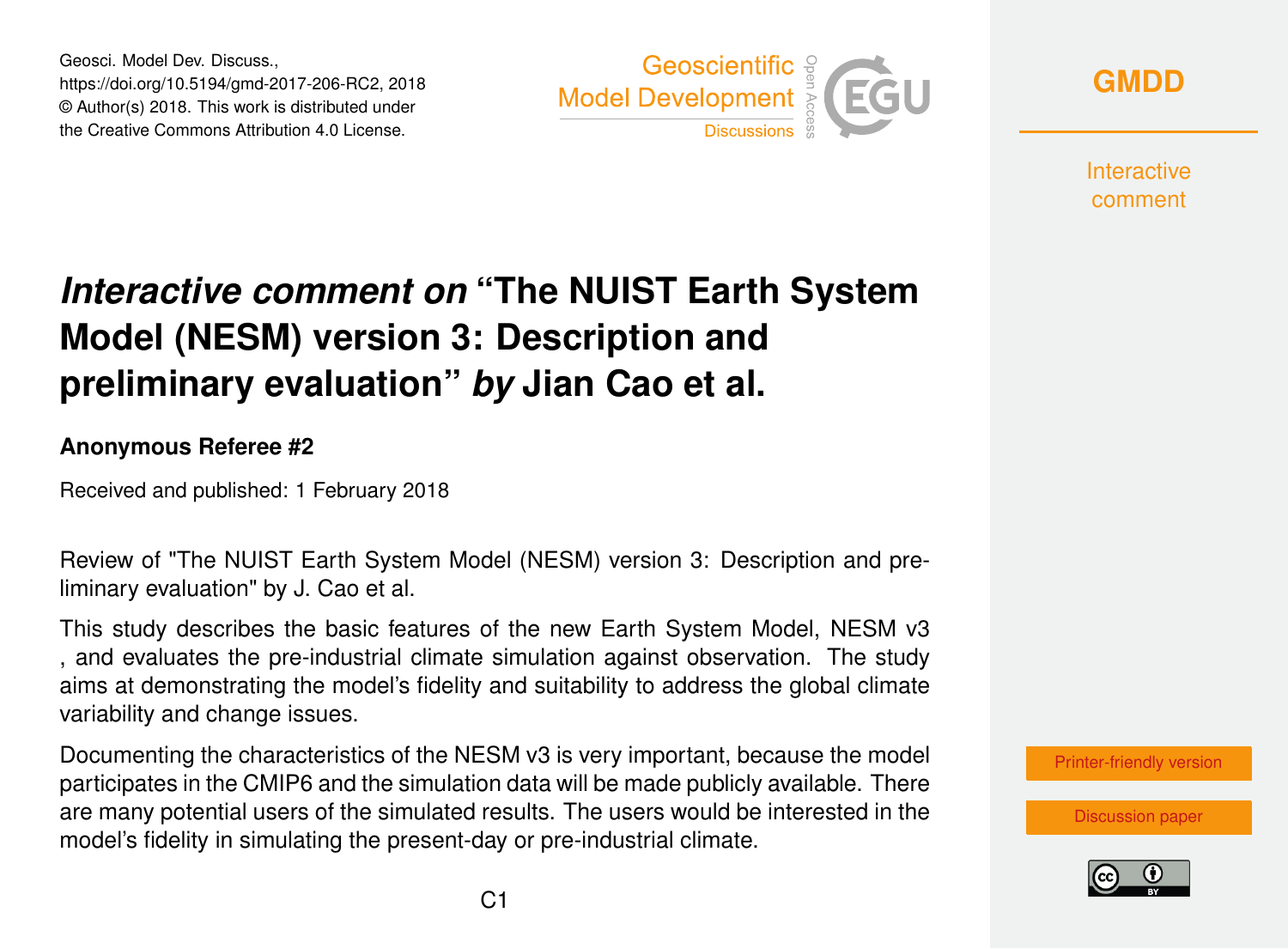The study nicely illustrates that the model can reproduce some aspects of the observed climate with stability. It also describes climate change due to CO2 increase simulated by the model.

However, the study does not show some basic features of the simulated climate , in which potential users of the model output would be interested. Therefore I suggest that the authors add the following figures and table to make the study more comprehensive and informative to the readers.

Major comments:

1) I suggest adding figures for annual mean geographical distribution of TOA shortwave, TOA shortwave cloud radiative effect, TOA longwave cloud radiative effect, and surface air temperature over land. Readers would be interested in observation, model results, and model biases for these variables.

2) I suggest adding figures for geographical distribution of sea ice extent in March and September. Readers would be interested in observation and model results.

3) I suggest adding figures for zonal annual mean, latitude-pressure cross section of zonal wind, temperature, and specific humidity.

4) I suggest adding a table that summarizes global annual mean values for TOA radiation (net, shortwave, longwave, cloud radiative effect), SAT, and precipitation with respect to the model and observation.

I recommend a minor/moderate revision regarding the above issues, 1)-4), before the paper can be accepted for publication.

Minor comments:

5) P.3 L.55 "Project" Programme?

6) P.6 L.127 "pseudo wavelengths" Please explain the definition of the pseudo wavelengths.

**[GMDD](https://www.geosci-model-dev-discuss.net/)**

Interactive comment

[Printer-friendly version](https://www.geosci-model-dev-discuss.net/gmd-2017-206/gmd-2017-206-RC2-print.pdf)

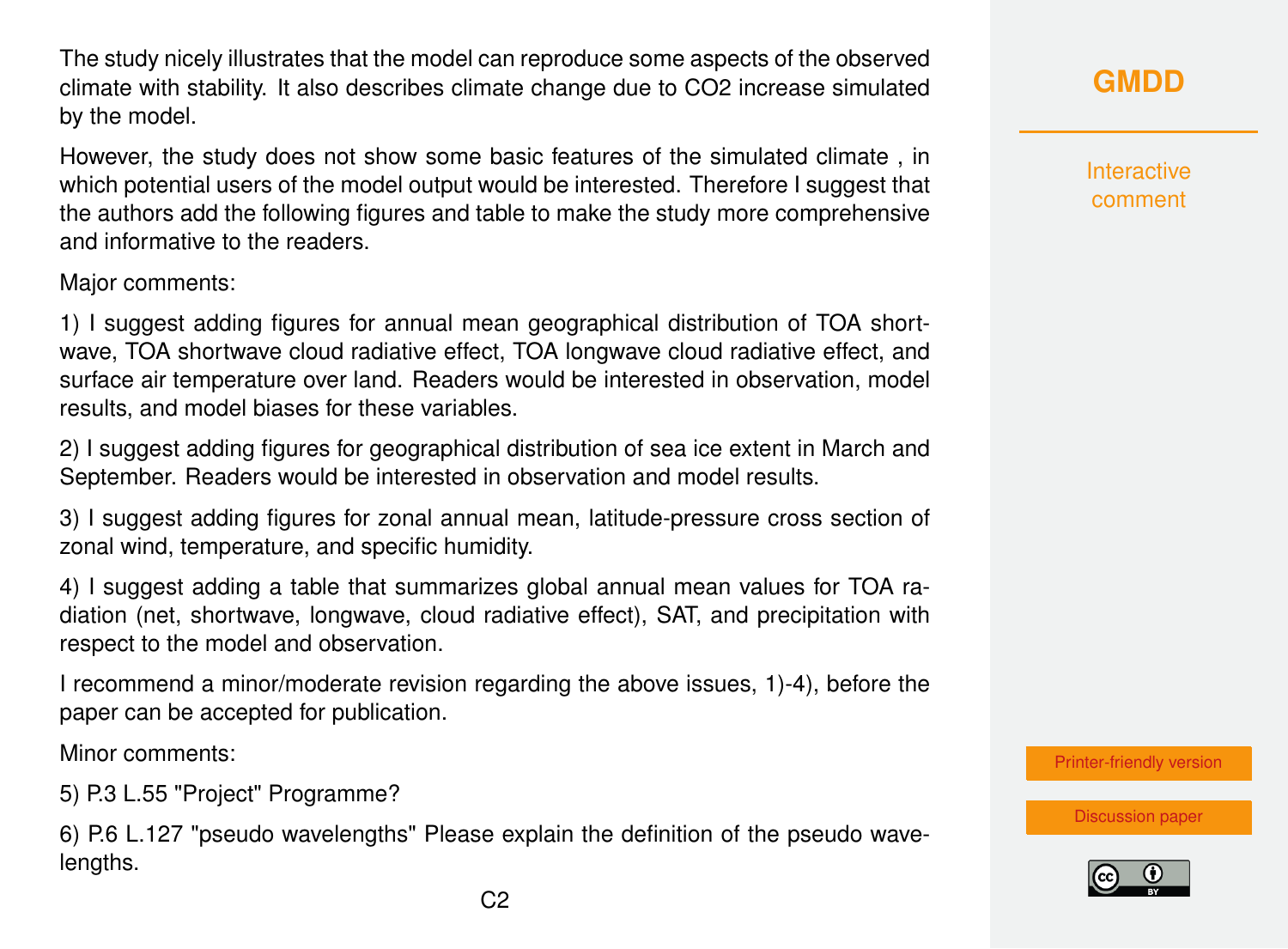7) P.6 L.128 "time step for radiation scheme" "Frequency of radiation calculation" may be a more appropriate expression , because the word "time step" has a different meaning.

8) P.7 L.129 "kinetic energy scheme" Reference to the paper describing the turbulence scheme would be helpful.

9) P.7 L.134 "stratiform cloud scheme" Reference to the paper describing the cloud scheme would be helpful.

10) P.7 L.137 "Lott and Miller 1997" I cannot find the paper in the reference list.

11) P.9 L.174 "Hunck and Dukowicz 2002" I think the correct spelling is "Hunke". I cannot find the paper in the reference list.

12) P.10 L.195 "longitudinal" Horizontal?

13) P.10 L.206 "Clouds and the Earth's ... and Filled" Please explain what variables in this data set are used for the model evaluation (TOA radiation).

14) P.10 L.208 "World Ocean Atlas 2009" Please explain what variables in this data set are used for the model evaluation.

15) P.17 L.352 "14.2C" Fig.3 shows that the mean surface air temperature is 14.9C.

16) P.17 L.353 "-0.0021 C(100yr)ˆ-1" Fig.3 shows that the linear trend of TAS is +0.00214 C(100yr)ˆ-1.

17) P.17 L.355 "-0.016 C(100yr)ˆ-1" Fig.3 shows that the linear trend of land surface temperature is -0.00984 C(100yr)ˆ-1.

18) P.17 L.357 "-0.0073 C(100yr)ˆ-1" Fig.3 shows that the linear trend of SST is +0.00731 C(100yr)ˆ-1.

19) P.18 L.379 "the modern observational value" Readers would be interested in how large is the observational value.

**[GMDD](https://www.geosci-model-dev-discuss.net/)**

Interactive comment

[Printer-friendly version](https://www.geosci-model-dev-discuss.net/gmd-2017-206/gmd-2017-206-RC2-print.pdf)